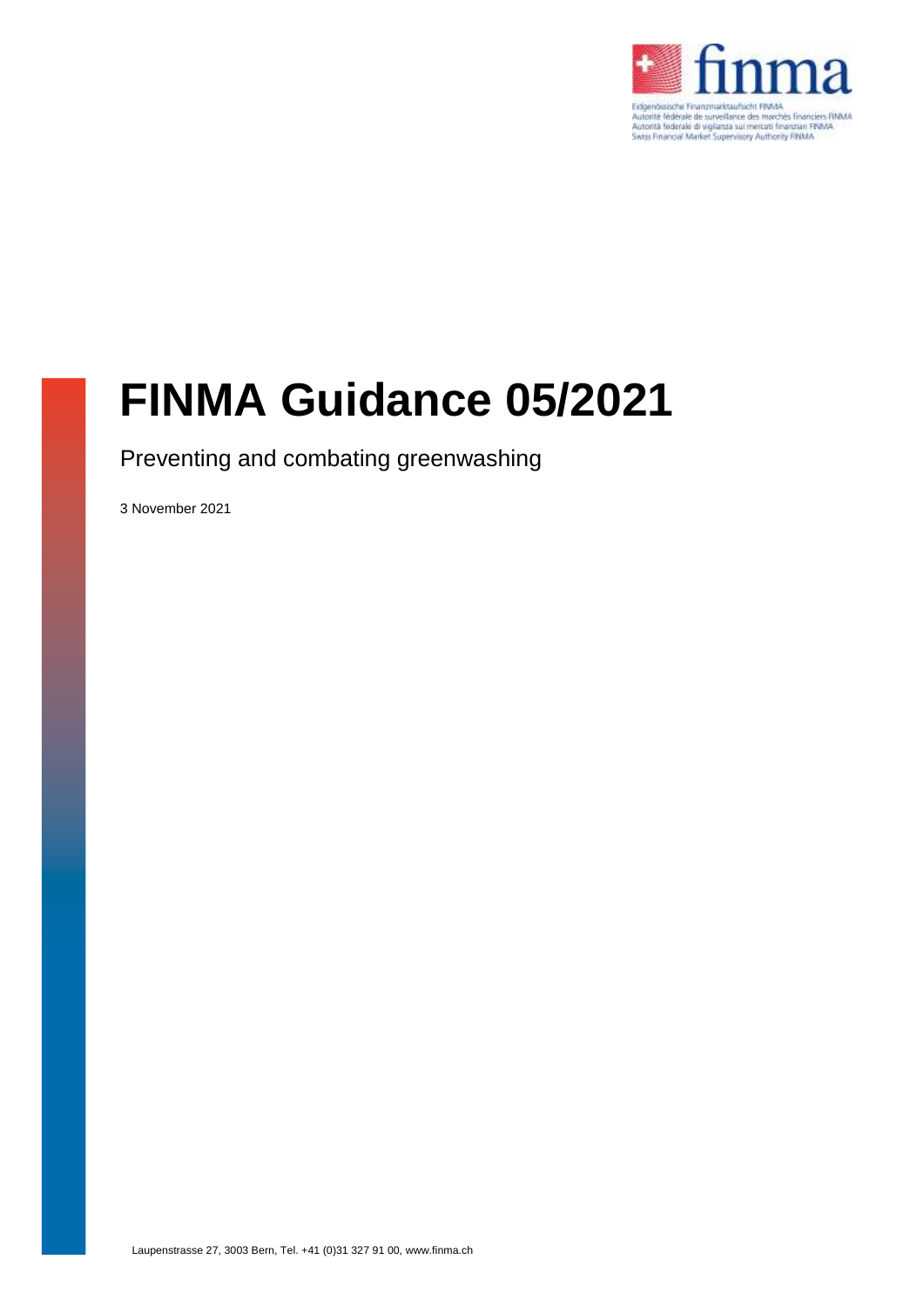

#### **1 Introduction**

Demand for sustainable financial products and services from investors and clients has increased rapidly in recent years. In step with this demand, the number of sustainability-related<sup>1</sup> financial products claiming to be "sustainable", "green" or "ESG" (environmental, social, governance) has also grown significantly.

Various initiatives are under way at national<sup>2</sup> and international level and increasing numbers of regulatory measures are being introduced abroad to enhance sustainability-related transparency for investors and clients. As of now Switzerland lacks specific regulatory requirements for sustainabilityrelated financial products and services. This increases the risk that investors and clients will be consciously or unconsciously misled about the sustainable characteristics of financial products and services ("greenwashing").

Because of its strategic goal of contributing to the sustainable development of the Swiss financial centre, FINMA's primary concern in the area of sustainability – besides considering the financial risks resulting from climate change for the financial institutions and the financial system $3 -$  is the protection of investors and clients. In particular, this means preventing and combating greenwashing. In this context, FINMA aims, to the extent that it is empowered to do so, to protect investors and clients from improper business conduct and to ensure that they are not deceived regarding the alleged sustainability of products and financial services.

In addition, greenwashing poses risks for market participants and the Swiss financial centre, namely legal and reputational risks, which increase accordingly as a result of cross-border activities. FINMA expects these risks to be adequately taken into account.

Collective investment schemes occupy a central position among sustainability-related financial products. Their growth of almost 50% in 2020

<sup>-</sup><sup>1</sup> As there is no uniform definition, the term *sustainability* should be understood broadly. *Reference* or *link* to sustainability or *sustainability-related* should also be interpreted widely, in the interests of protecting investors and clients. Sustainability-related financial products may be marketed, inter alia, by using terms such as "sustainable", "green", "environmentally friendly" or "ESG" (environmental, social, governance) in the name or in the company name, in the product documentation or in the advertising for the financial product. The crucial factor is that investors or clients could get the impression that sustainability is an essential characteristic of the financial product.

<sup>&</sup>lt;sup>2</sup> See, for example, Guideline for the integration of ESG considerations into the advisory process for [private clients](https://www.swissbanking.ch/_Resources/Persistent/5/9/3/b/593b75d1d479ddc70fff20a76991deffd9ca4bab/SBA_Guidelines_for_the_integration_of_ESG_considerations_into_the_advisory_process_for_private_clients_EN.pdf) published in June 2020 o[r Sustainable Asset Management:](https://www.sustainablefinance.ch/upload/cms/user/EN_2020_06_16_SFAMA_SSF_key_messages_and_recommendations_final.pdf) Key Messages and [Recommendations of SFAMA and SSF published on 16 June 2020](https://www.sustainablefinance.ch/upload/cms/user/EN_2020_06_16_SFAMA_SSF_key_messages_and_recommendations_final.pdf) (as at: 15 October 2021).

<sup>&</sup>lt;sup>3</sup> For financial institutions, the repercussions of climate change can entail significant longer-term financial risks. On the one hand, climate change entails physical risks for market participants, for example in the form of rising natural catastrophes and their associated costs. On the other hand, financial institutions can be indirectly affected by so-called transition risks as a result of action taken on climate policy. For example, illiquid assets in affected sectors can be exposed to increased valuation risks in the balance sheets of financial institutions.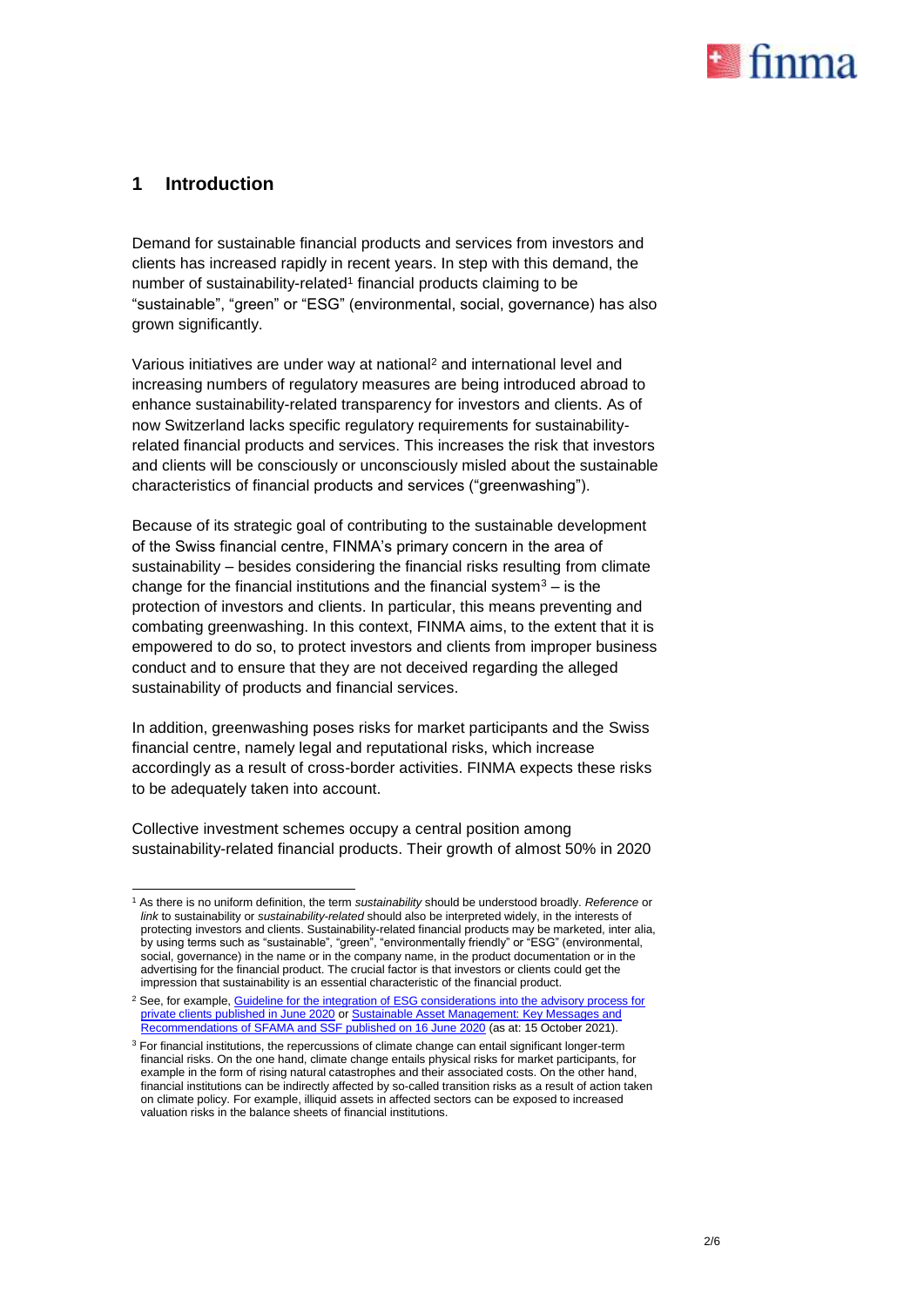

alone, meaning that their market volume exceeds that of non-sustainabilityrelated collective investment schemes for the first time<sup>4</sup>.

In relation to the management of sustainability-related collective investment schemes, FINMA's focus in preventing and combating greenwashing is on the following areas:

- i. sustainability-related information at the fund level (figure [2](#page-2-0) below) and
- ii. suitable organisational structure at the institutional level for managing such products (figure [3](#page-4-0) below).

Furthermore, financial service providers who offer sustainability-related financial products will be made aware that the advisory process (at the point of sale) involves greenwashing risks (figure [4](#page-4-1) below).

#### <span id="page-2-0"></span>**2 Sustainability-related information for Swiss collective investment schemes**

Attributes such as "sustainable", "green" or "ESG" can appeal to investors for whom sustainability characteristics are an essential criterion when making an investment decision. In particular, if a Swiss collective investment scheme is described in such a way or if a link to sustainability is established via another means, FINMA will pay particular attention to the information provided about the advertised sustainability characteristics when approving and supervising it. It will ensure that these are appropriately disclosed and will check that investors are not deceived regarding sustainable characteristics<sup>5</sup>.

The fund documents<sup>6</sup> for Swiss collective investment schemes must therefore contain the information required for investors to make an informed investment decision. In view of the large number of possible sustainability strategies, thematic orientations and due to the lack of general definitions, classifications and measurement methods, establishing transparency for sustainability-related Swiss collective investment schemes poses a

<sup>4</sup> Se[e Swiss Sustainable Investment Market Study 2021,](https://marketstudy2021.sustainablefinance.ch/downloads/SSF_2021_MS_full_144dpi.pdf) Swiss Sustainable Finance (SSF) / Center for Sustainable Finance & Private Wealth, University of Zurich, pages 4 and 16 (as at: 15 October 2021).

<sup>5</sup> The designation «collective investment scheme» must not provide any grounds for confusion or deception, in particular in relation to the investments (Art. 12 para. 1 of the Collective Investment Schemes Act [CISA; SR 951.31]). In addition, the fund documents for collective investment schemes must meet the minimum content requirements (see in particular Art. 35*a* of the Collective Investment Schemes Ordinance [CISO; SR 951.311], Annex 6 of the Financial Services Ordinance [FinSO; SR 950.11] and Art. 102 CISA). Furthermore, persons who manage or represent collective investment schemes or hold the assets of these schemes in safekeeping, as well as their agents must fulfil the loyalty, due diligence and disclosure obligations (Art. 20 para. 1 CISA).

 $6$  Fund documents include the fund contract, the investment regulations or the articles of association along with the prospectus (if once exists).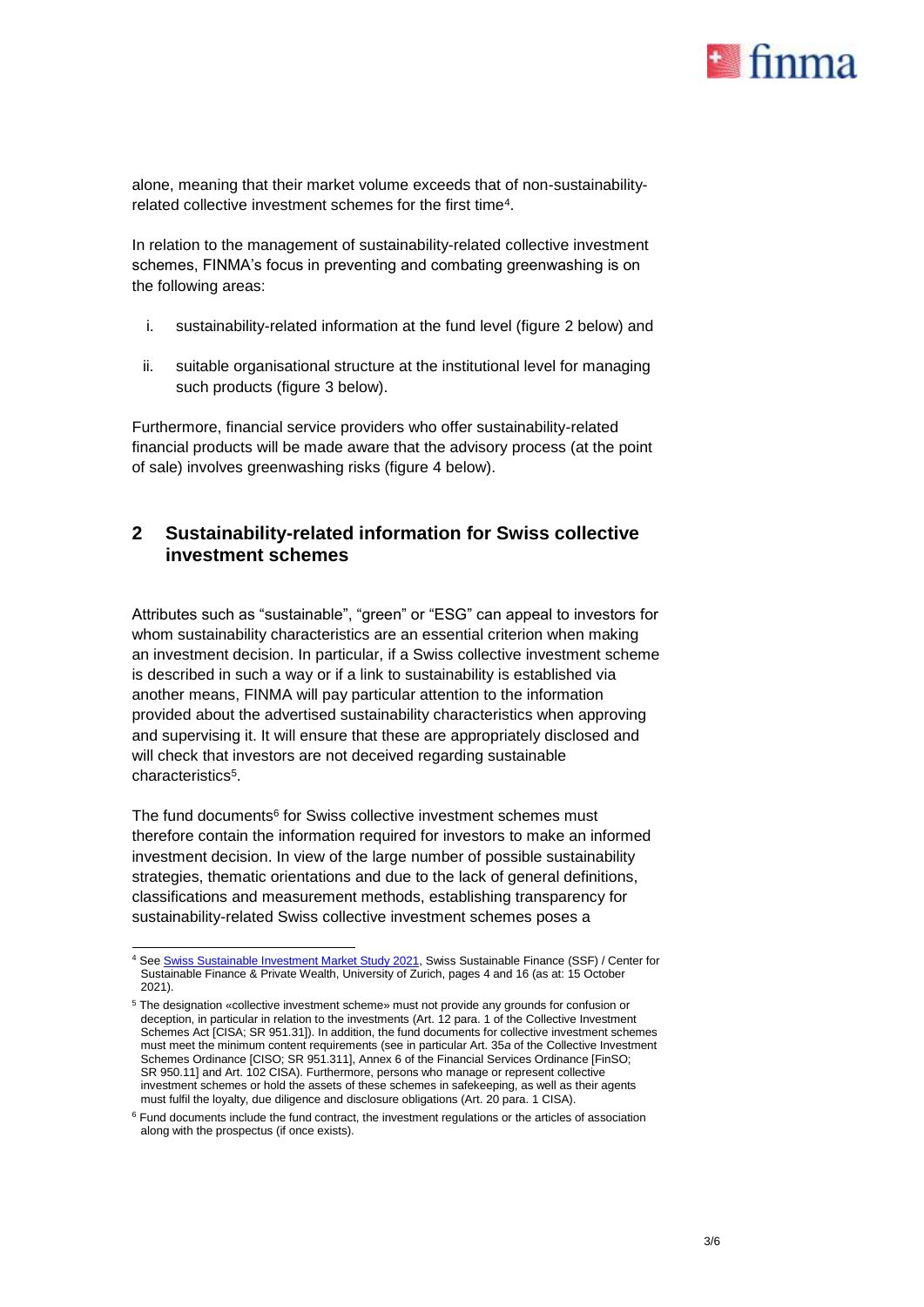

challenge, but is essential to protect investors. FINMA informed fund management companies about its expectations regarding the content of fund documents for sustainability-related Swiss collective investment schemes in February 2021.

In practice, FINMA regards the following scenarios as greenwashing (deception) in the area of Swiss collective investment schemes or at least sees a potential greenwashing risk due to the lack of transparency vis-à-vis investors:

- The collective investment scheme makes reference to sustainability, although no sustainable investment strategy/policy is actually pursued.
- The collective investment scheme makes reference to sustainability and information about the sustainability approach used is provided in the investment strategy/policy (e.g. best-in-class approach, approach integrating ESG considerations, stewardship), but the stated approach is not implemented.
- The collective investment scheme makes reference to sustainability, but the investment policy allows for a significant proportion of nonsustainable investments, which are not in line with the sustainability approach pursued or are even inconsistent with it. For investors, this means that a significant proportion of the assets will not be used in the way they are entitled to expect.
- The collective investment scheme makes reference to sustainability, but the investment strategy/policy is only deemed to be sustainable because of exclusionary criteria that are already widespread, without there being a specific sustainability component going beyond this.
- The collective investment scheme makes reference to sustainability by using terms such as "impact" or "zero carbon" without the stated impact or savings being capable of being measured or verified.
- The collective investment scheme makes reference to sustainability, but the fund documents do not provide or only provide very general information about the corresponding investment strategy/policy and/or the selection of permitted investments, along with how sustainability considerations are integrated into the investment decision process. Investors are not able to gain an impression of how sustainability is taken into account due to the lack of detail or transparency.

Retrospective sustainability reports should be published setting out clearly and transparently for investors to what extent a sustainability-related Swiss collective investment scheme has achieved its sustainability goals. To promote good practice and ensure that investors are adequately informed, FINMA therefore recommends that a high degree of transparency is applied in sustainability reporting for sustainability-related Swiss collective investment schemes.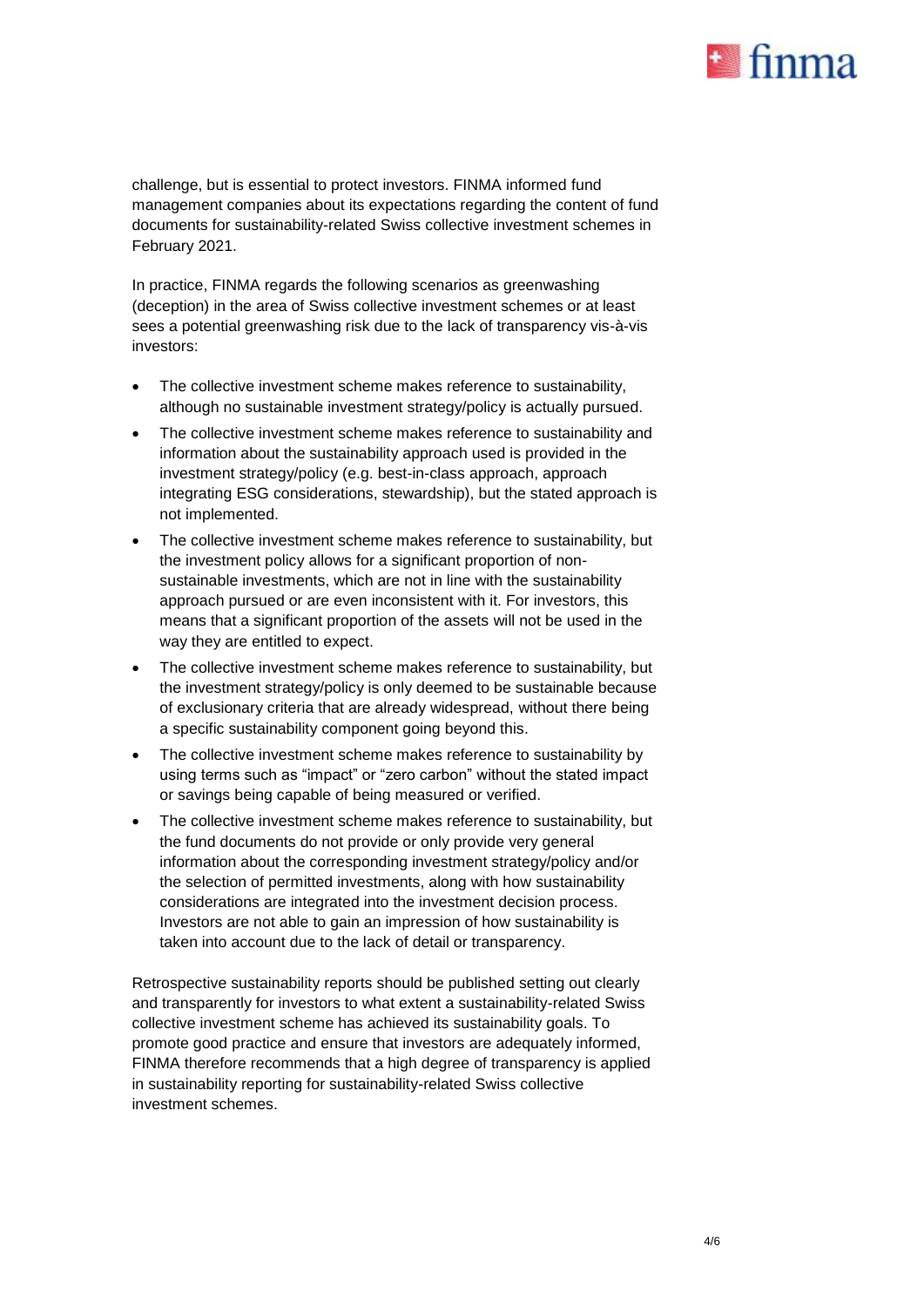

#### <span id="page-4-0"></span>**3 Organisational structure of institutions that manage sustainability-related collective investment schemes**

Institutions that manage collective investment schemes must be suitably organised<sup>7</sup>. In the case of institutions that manage sustainability-related Swiss or foreign collective investment schemes, FINMA takes account of aspects such as the following when assessing whether it is suitably organised:

- Investment decision process/investment controlling/risk management: Attention must be paid to integrating and observing sustainability-related considerations during the investment decision process. These should also be reviewed as part of independent monitoring of risks.
- Specialist expertise and knowledge: It should be ensured that the requisite specialist expertise and the necessary knowledge in the area of sustainability is present not only within the body for governance, supervision and control, but also across the operational level as a whole.
- Sustainability strategy: It should be ensured that the body for governance, supervision and control specifies the relevant strategy in relation to sustainability.
- Sustainability-related data, tools and ratings: When selecting and using external sustainability-related data and analyses, tools and ratings, adequate assessment and monitoring of the data providers and validation of the corresponding information should be ensured.

The adequacy of the organisational structure is dependent, in particular, on the sustainable strategy for the sustainability-related Swiss or foreign collective investment scheme being guaranteed and also on sustainability risks being captured as part of the risk management process, alongside the traditional investment risks.

## <span id="page-4-1"></span>**4 Rules of conduct at the point of sale**

The advisory process (at the point of sale) can also pose greenwashing risks if sustainability-related financial products are offered. These risks should be limited by financial service providers, particularly in view of their potential civil liability. The Financial Services Act (FinSA; SR 950.1) does not currently contain specific rules for combating greenwashing. In particular, the FinSA does not include any specific duties that indicate how a client's sustainability-specific preferences should be taken into account at the point

<sup>-</sup><sup>7</sup> See in particular Art. 9 of the Financial Institutions Act (FinIA; SR 954.1) and Art. 14 para. 1 let. c CISA as well as Art. 20 para. 1 CISA.